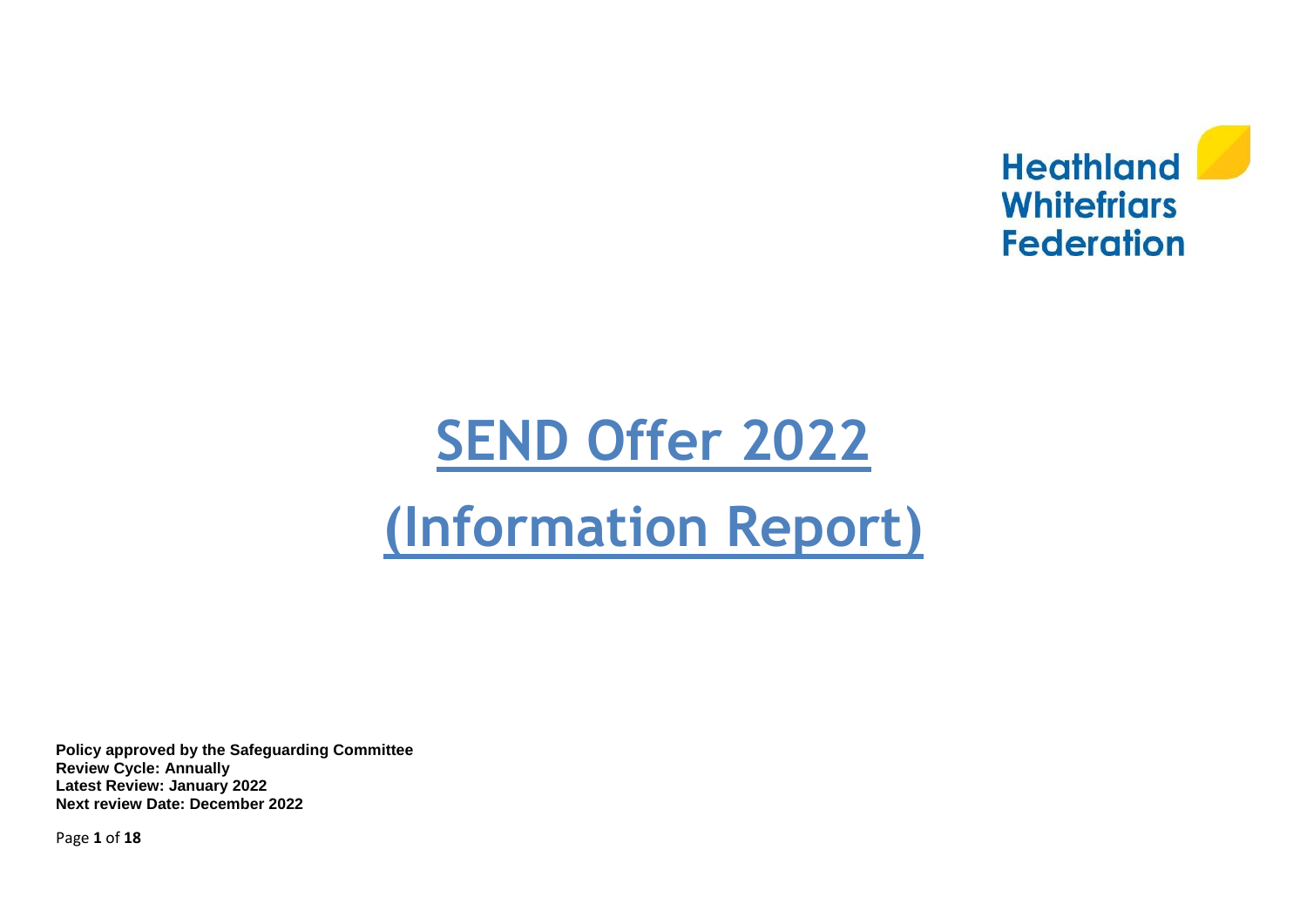At our schools, our vision is to support all children to achieve their potential; we have high aspirations academically and support all children to be able to form positive and constructive relationships.

In order to do this there are a range of steps taken to support them through their learning journey.

The information below will tell you:

- Who to talk to if you are worried about your child's learning
- How the school knows if your child may need support
- What to expect if your child is getting support
- What to do if you still have concerns.

Quality teaching is vital; however, for some children there are occasions when further additional support may be needed to help them achieve their target. In order to facilitate this, we work with a range of different individuals and services including:

- **Ms. Fiona Hopkins, Headteacher at Heathland, Mr. Jonathon Watson, Headteacher at Whitefriars**
- **Mrs. Mandeep Sharma, Assistant Head of Inclusion at Whitefriars, Miss Jessie McDonnell, Assistant Head of Inclusion at Heathland.**
- **Mrs. Helen Payne, SENCO**: Special Educational need coordinator across the Federation
- **Mrs. Chris Hepworth, Inclusion Coordinator**: coordinates the provision of SEN and additional interventions across the Federation.
- **Mrs. Colleen Philbert, Designated Safeguarding Lead:** responsible for coordinating safeguarding, child protection, attendance, welfare and inclusion support at Heathland School.
- **Mrs. Kristina Lawes, Designated Safeguarding Lead:** responsible for coordinating safeguarding, child protection, attendance and welfare at Whitefriars School.
- **Miss Natalie Khedr, Special Educational Needs Administrator:** responsible for ensuring efficient communication between the school, families and services
- **Inclusion Director:** chair of the Safeguarding and Inclusion Committee
- *These staff members are available by contacting either of the school offices on 02084224503 for Heathland or 02084272080 for Whitefriars*
- *Meetings should be made by contacting the school office*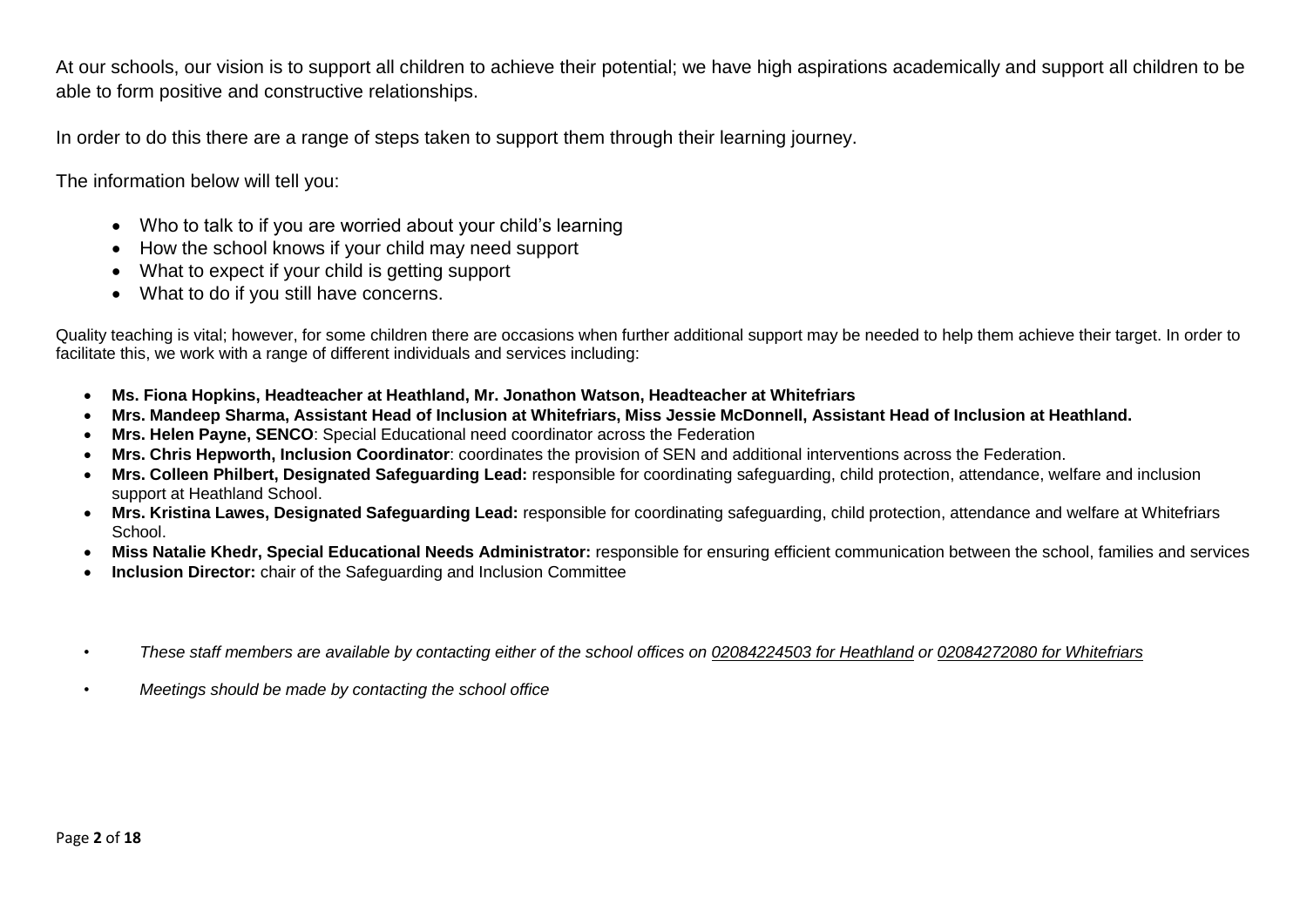# **Inclusion Support Team**

**At both our schools we have a wide range of staff who are specifically trained to be able to offer particular interventions to our pupils, some of these are listed below:**

- Nurture Groups
- 1:1 SEN Teaching Assistants
- Elklan Speech and Language
- Early Years Speech and Language support
- Fischer Family Trust
- Forest School
- Opportunity Class

We are committed to improving our SEND offer and regularly update our training for support staff throughout the schools.

#### **Independent Agencies employed by the Federation**

| <b>HEATHLAND</b>                          | <b>WHITEFRIARS</b>                        |
|-------------------------------------------|-------------------------------------------|
| <b>Art Therapist</b>                      | Art therapist                             |
| Music Therapist                           | Music therapist                           |
| Independent Speech and Language therapist | Independent Speech and Language therapist |
| Independent Educational Psychologist      | Independent Educational Psychologist      |
| Place2Be Project Manager                  | Place 2Be Project Manager                 |
| <b>Harrow Horizons</b>                    | <b>Harrow Horizons</b>                    |
|                                           | <b>Wish Centre</b>                        |
|                                           | Compass                                   |

#### **Local Authority Services accessed by the Federation**

| <b>HEATHLAND</b>                 | <b>WHITEFRIARS</b>                        |
|----------------------------------|-------------------------------------------|
| <b>Educational Psychologist</b>  | <b>Educational Psychologist</b>           |
|                                  | <b>Assistant Psychologists</b>            |
| Advisory teacher for ASD         | Advisory teacher for ASD                  |
| <b>CAMHS</b>                     | <b>CAMHS</b>                              |
| Speech and Language therapist    | Speech and language therapist (Primary)   |
|                                  | Speech and language therapist (Secondary) |
| Teacher of the Hearing Impaired  | Teacher of the Hearing Impaired           |
| Teacher of the visually impaired | Teacher of the Visually Impaired          |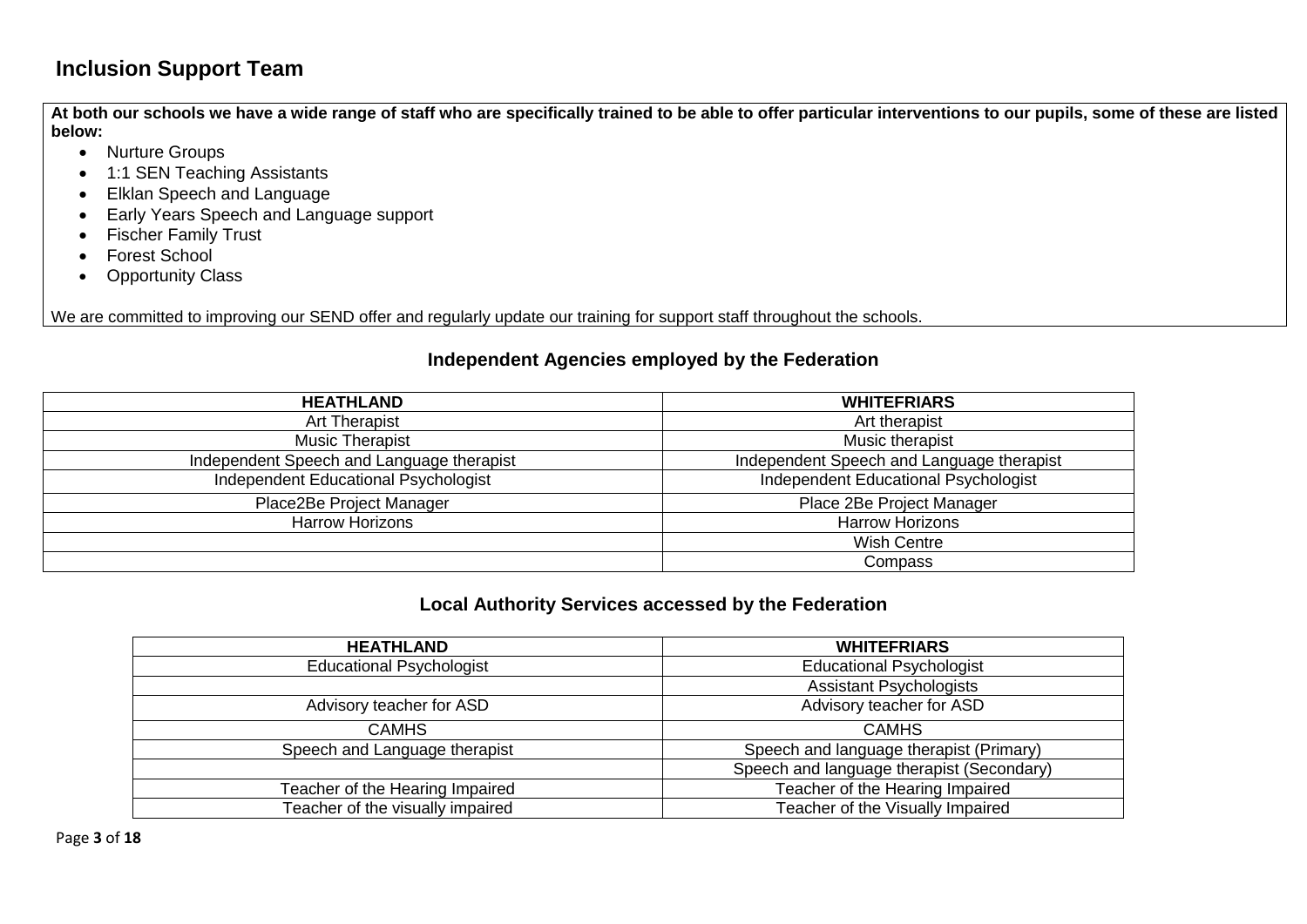| Occupational therapist                              | Occupational therapist                                                                                                                                                                                                                                                      |
|-----------------------------------------------------|-----------------------------------------------------------------------------------------------------------------------------------------------------------------------------------------------------------------------------------------------------------------------------|
| Consultant pediatricians at Northwick park Hospital | Consultant pediatricians at Northwick Park Hospital                                                                                                                                                                                                                         |
| Physiotherapist                                     | Physiotherapist                                                                                                                                                                                                                                                             |
| Children's Sensory Team (CST)                       | Both schools work in partnership with Harrow's CST to meet<br>the needs and access requirements of children and young<br>people with hearing impairment and /or vision impairment.<br>The CST provides training for our staff and support for pupils<br>and their families. |

**All professionals are available for appointments upon request:** A part of our wider conversation about special educational needs we will often use specific acronyms. Below is a glossary of the most used terms.

| <b>ADD</b>    | <b>Attention Deficit Disorder</b>                   |
|---------------|-----------------------------------------------------|
| <b>ADHD</b>   | Attention Deficit & Hyperactivity Disorder          |
| ASD           | Autistic Spectrum Disorder                          |
| <b>CAF</b>    | <b>Common Assessment Framework</b>                  |
| <b>CAMHS</b>  | <b>Child &amp; Adolescent Mental Health Service</b> |
| <b>COP</b>    | Code of Practice                                    |
| <b>CP</b>     | <b>Child Protection</b>                             |
| <b>DCD</b>    | Developmental Co-ordination Disorder                |
| <b>EAL</b>    | English as an Additional Language                   |
| EР            | <b>Educational Psychologist</b>                     |
| <b>FSM</b>    | <b>Free School Meals</b>                            |
| HI            | <b>Hearing Impairment</b>                           |
| KS            | <b>Key Stage</b>                                    |
| <b>LAC</b>    | <b>Looked After Child</b>                           |
| LEA           | <b>Local Education Authority</b>                    |
| LM            | Learning Mentor                                     |
| <b>MLD</b>    | <b>Moderate Learning Difficulty</b>                 |
| OT            | <b>Occupational Therapist</b>                       |
| PP            | <b>Pupil Premium</b>                                |
| PT            | Physiotherapist                                     |
| <b>PSP</b>    | <b>Pastoral Support Programme</b>                   |
| <b>SALT</b>   | Speech & Language Therapy                           |
| <b>SEN</b>    | <b>Special Educational Needs</b>                    |
| <b>SEND</b>   | Special Educational Needs & Disability              |
| <b>SENDCO</b> | Special Educational Needs Co-ordinator              |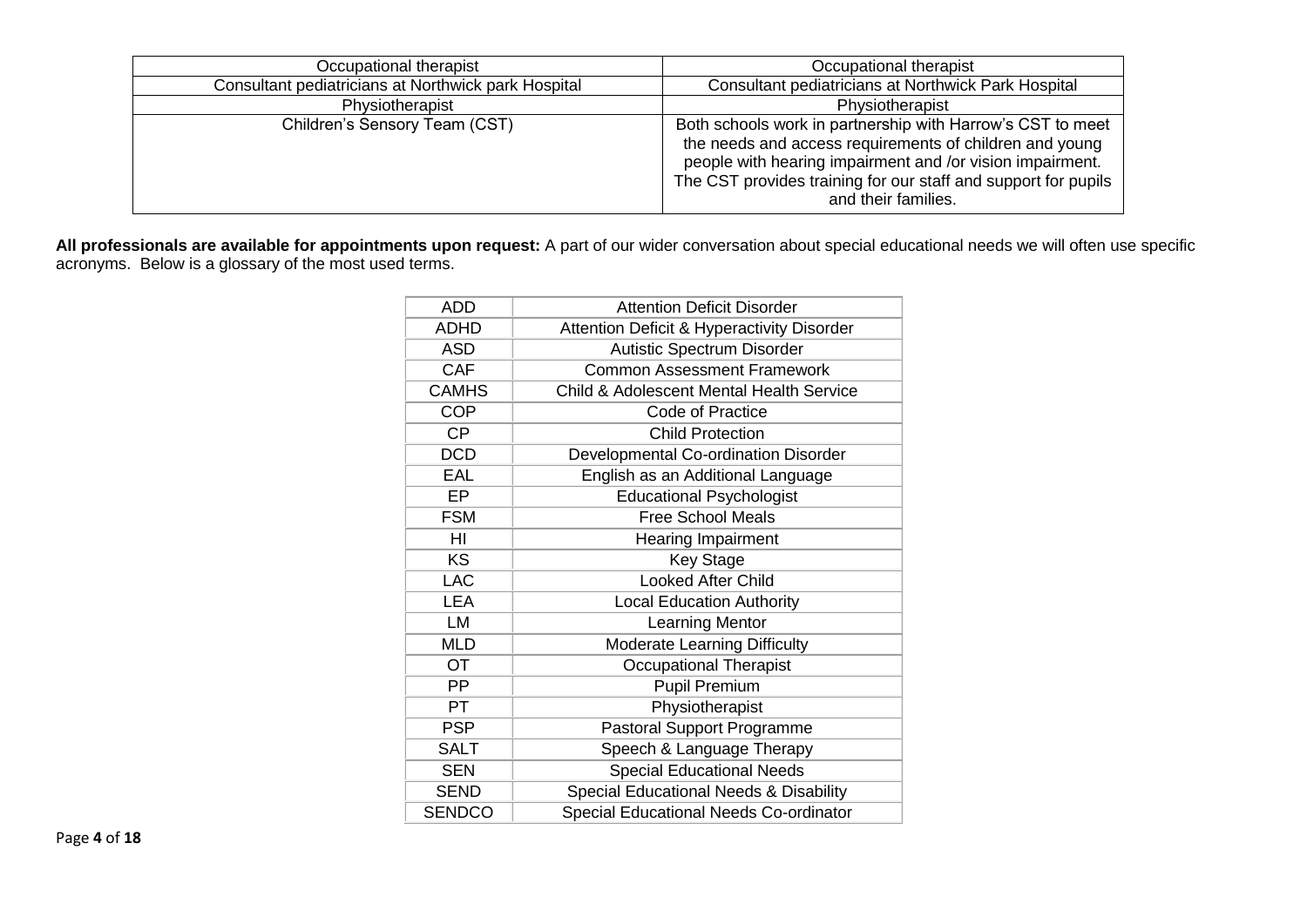| <b>SPLD</b> | <b>Specific Learning Difficulty</b> |
|-------------|-------------------------------------|
| TAF         | Team around the family              |
|             | Visual Impairment                   |

#### **Below are the Federations responses to some frequently asked questions:**

#### **What is meant by Special Educational Needs (SEND)**

A learning difficulty or disability is present if a child:

- Has a significantly greater difficulty in learning than others of the same age.
- Has a disability which prevents or hinders him or her from making use of facilities of a kind generally provided for others of the same age?

In consultation with parents, pupils who have an identified special educational need will be included on the school SEN register, which is maintained by the SENDCO and the Inclusion Coordinator.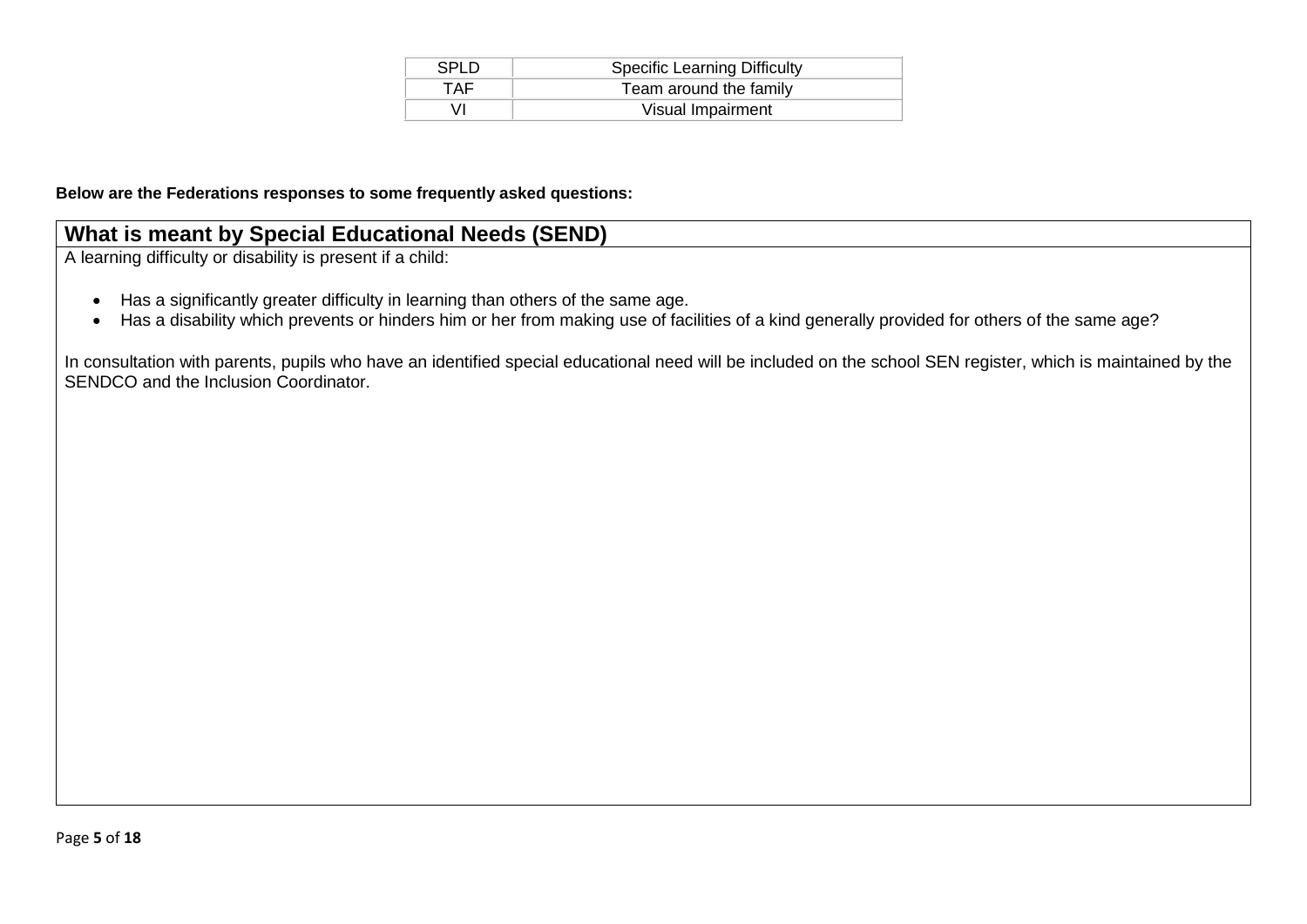#### **What kind of needs are provided for at the school?**



#### **How do the schools know if children need extra help and how will you let me know?**

If there are any concerns around your child's learning, happiness or wellbeing we will communicate this with you and work together to action support and next steps for improvement. We do this through:

- Discussions with the teacher before/after school
- During parent/teacher meetings
- During inclusion meetings with the class teacher/SENCO

We know when pupils need help if: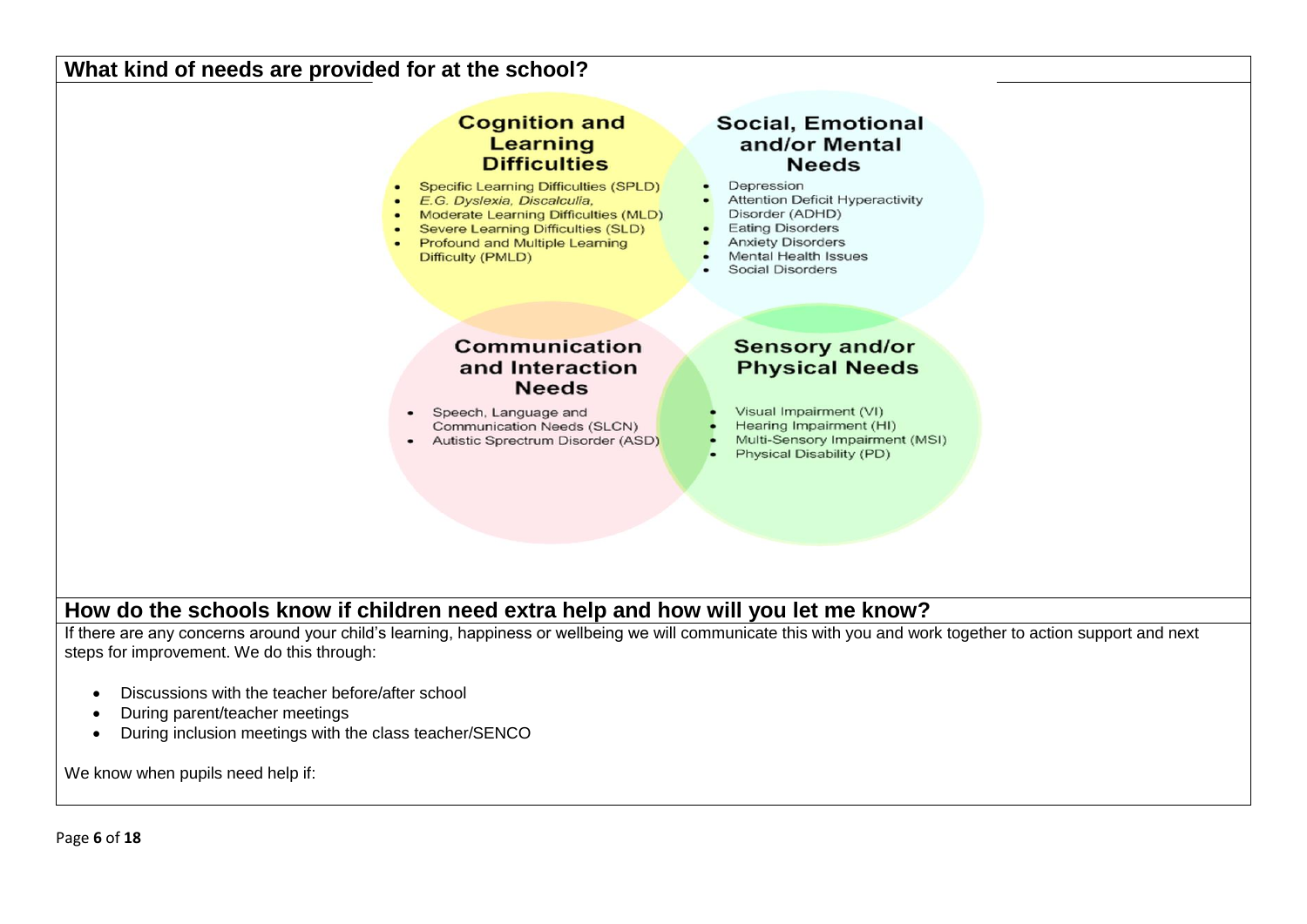- a pupil asks for help
- concerns are raised by parents/ carers, teachers, teaching assistants
- concerns raised by a pupil's previous school
- there is lack of progress
- from direct observation
- there is a change in the pupil's behaviour

This diagram shows how support is planned, actioned and reviewed:



# **What should I do if I think my child may have special educational needs?**

# **What should I do if I have a safeguarding concern about a child?**

- In the first instance, if your concern is related to Special Educational Needs, talk to your child's class teacher about them. They can advise you and where appropriate, provide you with resources.
- If you continue to have concerns, you can arrange a meeting with our SENDCO, Mrs. Payne and/ or our Inclusion Coordinator Mrs. Hepworth. Please contact an appointment with the office at either Whitefriars or Heathland School.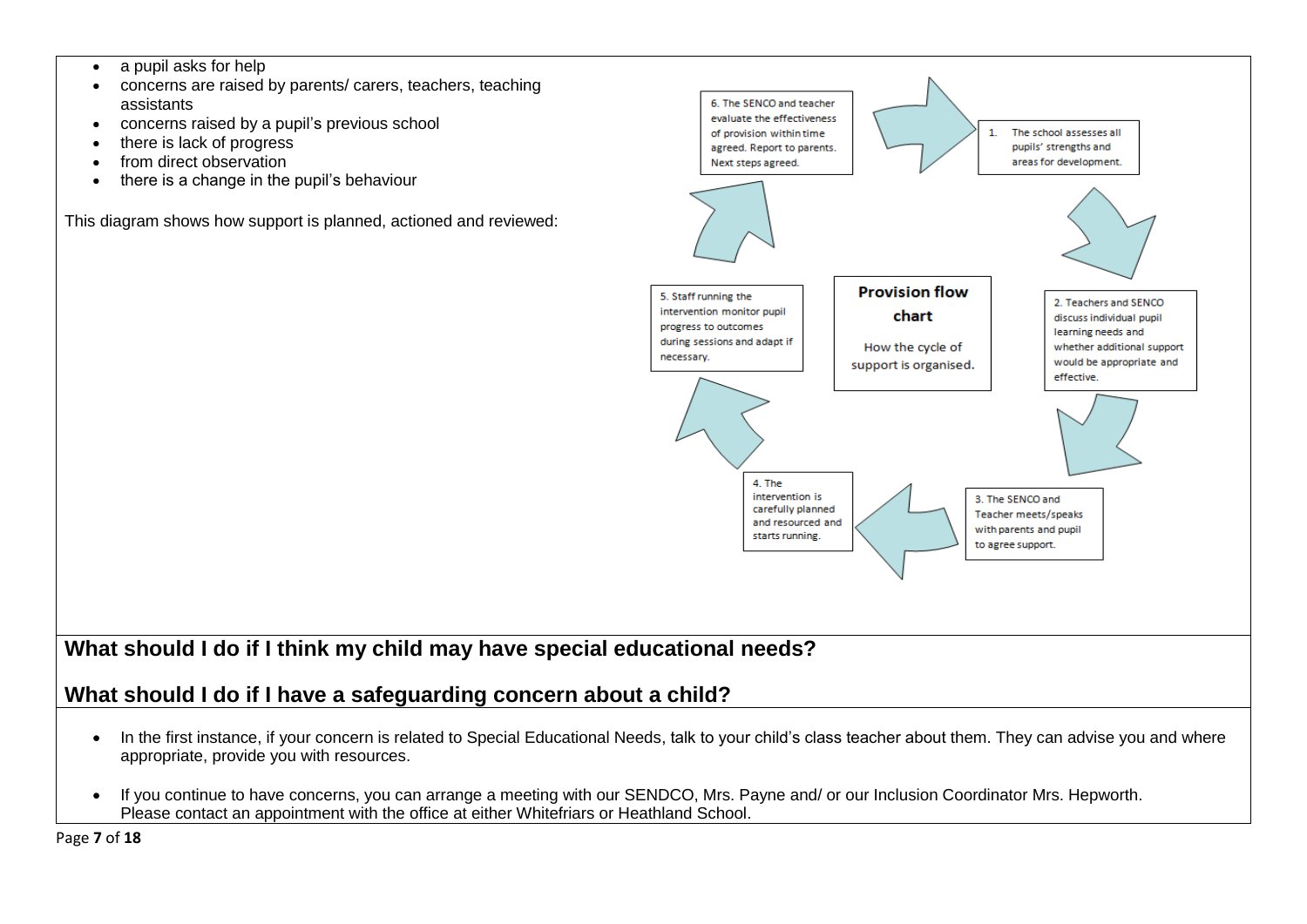• If your concerns relate to the safeguarding of a child, please make an appointment at the office with Mrs. Philbert, Designated Safeguarding Lead at Heathland or Mrs. Lawes, Designated Safeguarding Lead at Whitefriars.

*Mrs. Hepworth, Mrs. Payne, Mrs. Lawes and Mrs. Philbert are available by contacting either of the school offices by phone on 02084224503 Heathland or 02084272080 Whitefriars or by email on either [office@heathland.harrow.sch.uk](mailto:office@heathland.harrow.sch.uk) or [office@whitefriars.harrow.sch.uk](mailto:office@whitefriars.harrow.sch.uk) putting it to the attention of the appropriate person.* 

## **What are the admission arrangements for pupils with SEND?**

- You can find all of our admissions information on our school websites, our admissions policy is also available on our website
- Parents can apply through the Harrow Admissions Service at<http://www.harrow.gov.uk/schooladmissions>
- Harrows local offer details more information on finding the right placement for SEND pupils [http://www.harrow.gov.uk/localoffer/services/education/special](http://www.harrow.gov.uk/localoffer/services/education/special-resourced-provision-in-mainstream-schools)[resourced-provision-in-mainstream-schools](http://www.harrow.gov.uk/localoffer/services/education/special-resourced-provision-in-mainstream-schools)

#### **How will the Federation support my child?**

- Each pupil's educational programme will be planned by the class teacher and will be differentiated accordingly to suit the pupil's individual needs. This may include additional general support by the teacher or teaching assistant in class.
- If a pupil has needs related to more specific areas of their education, such as spelling, handwriting, numeracy & literacy skills etc. then the pupil will be placed in a small focus intervention group. This will be run by the teacher or teaching assistant. The length of time of the intervention will vary according to need but will generally be for 6-8 weeks. The interventions will be regularly reviewed by all involved to ascertain the effectiveness of the provision and to inform future planning.
- Pupil Progress Meetings are held each half term. This is a meeting where the class teacher meets with their phase leader and/or their assistant head to discuss the progress of the pupils in their class. This shared discussion may highlight any potential problems in order for further support to be planned which will be discussed and implemented by the Inclusion Coordinator and/ or the SENDCO.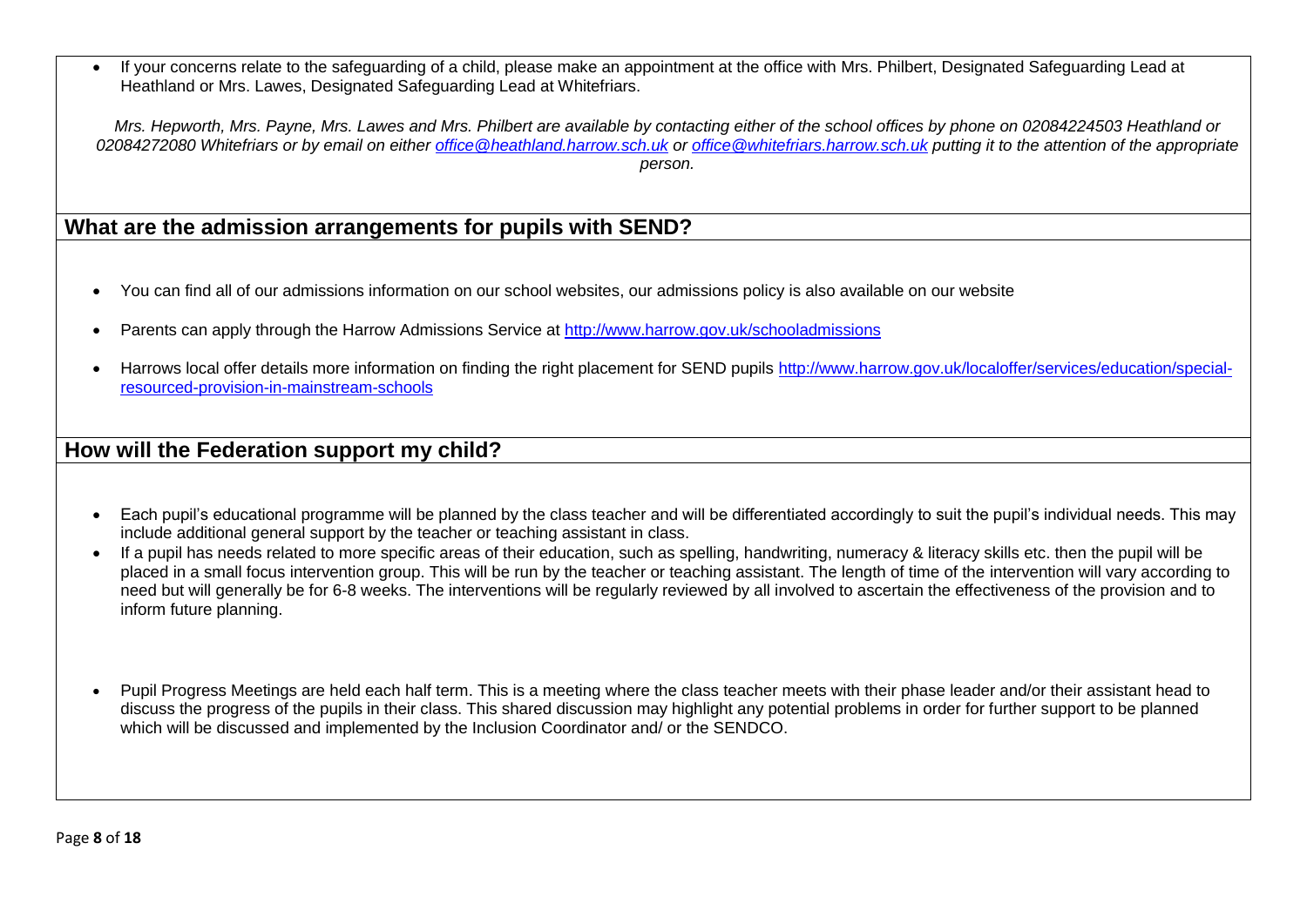Occasionally a pupil may need more expert support from an outside agency such as;

- The Early Intervention Service (specialist learning and advisory teachers)
- The Children Sensory Team (advisers for visual and hearing impairment and physical needs)
- A pupil with a visual or hearing impairment will be supported by the named adults (see above). Any specialist equipment supplied for pupils with hearing impairments, such as hearing aids or amplification systems, are used consistently and with guidance and training from Teachers of the Deaf.
- The Educational Psychology Service, CAMHS (Child and Adolescent Mental Health Service)
- Social Services
- Speech and Language Therapists
- Art
- Music Therapy
- Harrow Horizons
- We obtain parental permission before referring a pupil to an outside agency for support with their learning etc. Referral forms are then completed in conjunction with parents/ carers and forwarded to the most appropriate agency. After a series of assessments, a programme of support is usually provided to the school and parents/ carers.
- The Directors of the Federation are responsible for entrusting a named person to monitor Safeguarding and Child protection procedures. They are also responsible for the monitoring of the Disclosure and Barring service procedures and the school's Single Central record. In a support and challenge role the Directors ensure that the school is as inclusive as possible and treats all children and staff in an equitable way. They monitor and review the accessibility plan and all other statutory policies as defined by the DfE.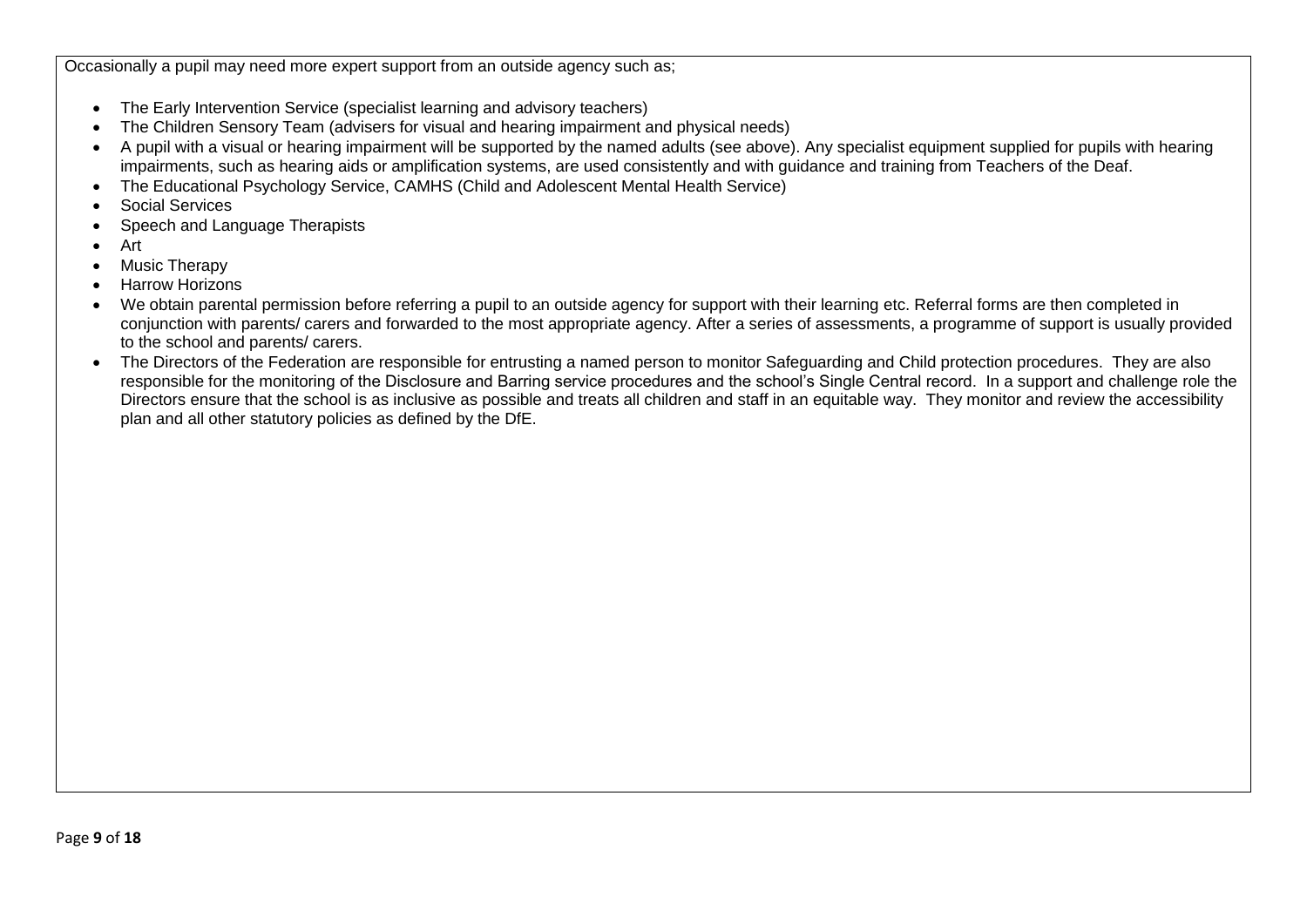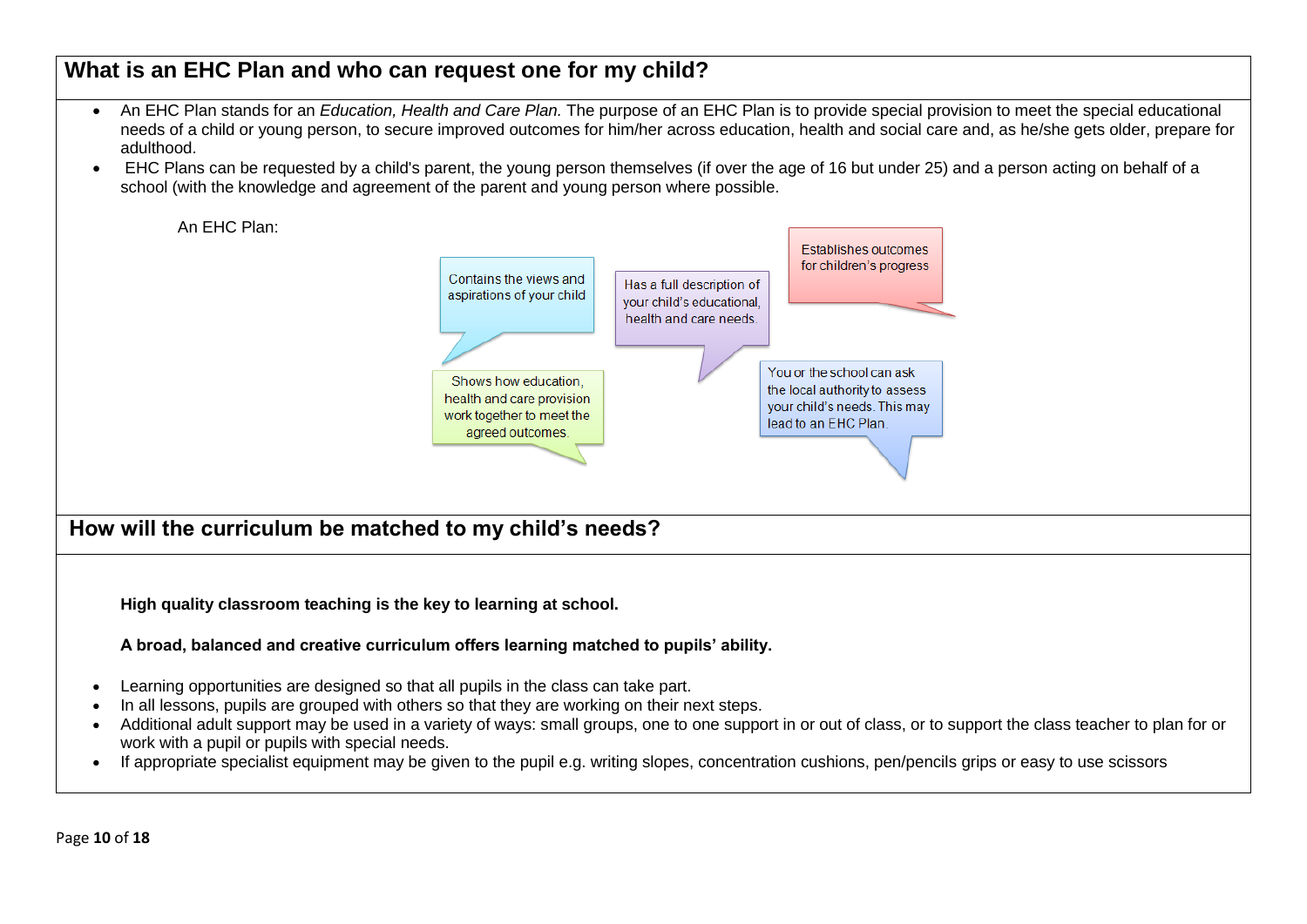# **How will I know how my child is doing?**

- You will be able to discuss your child's progress at three termly Parents Evenings with your child's class teacher. Mrs. Payne and Mrs. Hepworth are available to discuss long and short-term goals for your child by making an appointment with them over the phone.
- Appointments can be made to speak in more detail to the class teacher or Inclusion Coordinator by contacting the school office.
- Some children with SEN will have SEN support plans and individual provision maps can be used to target children's needs more carefully. Targets are usually set by the class teacher in conjunction with Mrs. Hepworth and Mrs. Payne. Parents/ carers are encouraged to contribute their input to be included on these plans.
- Targets for interventions are reviewed at fixed points during and at the end of the intervention to ensure that they remain relevant and challenging.
- Children with EHC plans have an annual review meeting within a year from the point their EHCP was awarded. These can be brought forward as and when needed.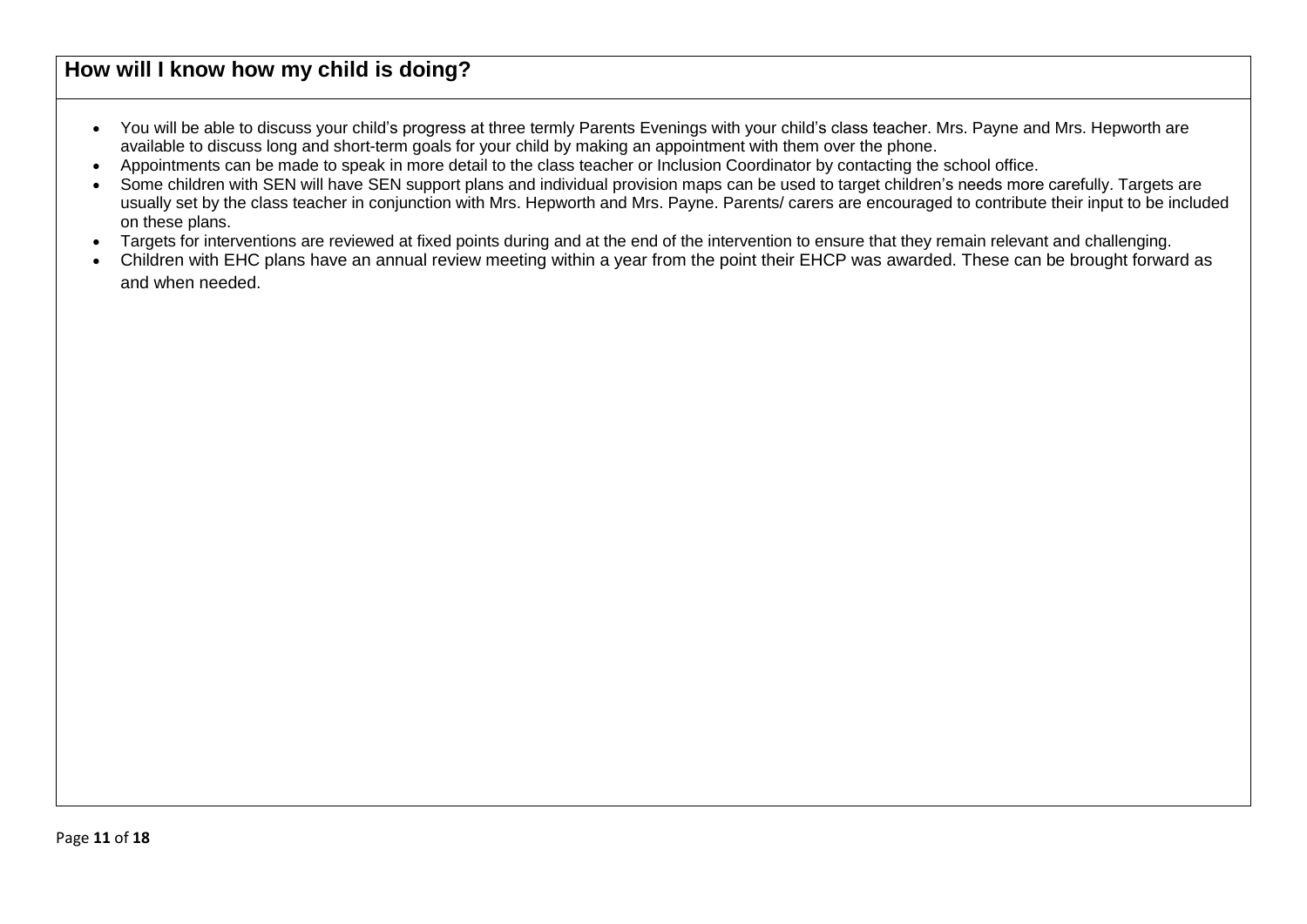# **How will you help me to support my child's learning?**

- The class teacher may suggest ways of supporting your child's learning and will provide for you tailored resources on request. In addition to this you will always receive a pack of additional materials at parents' evening that are matched to your children's next steps.
- Mrs. Hepworth or Mrs. Payne may meet with you to discuss how to support your child. The class teacher may meet with you to discuss strategies to use if there are changes to your child's behaviour/emotional needs.
- If outside agencies or the Educational Psychologist have been involved, suggestions that are offered can be developed and used at home.

![](_page_11_Figure_4.jpeg)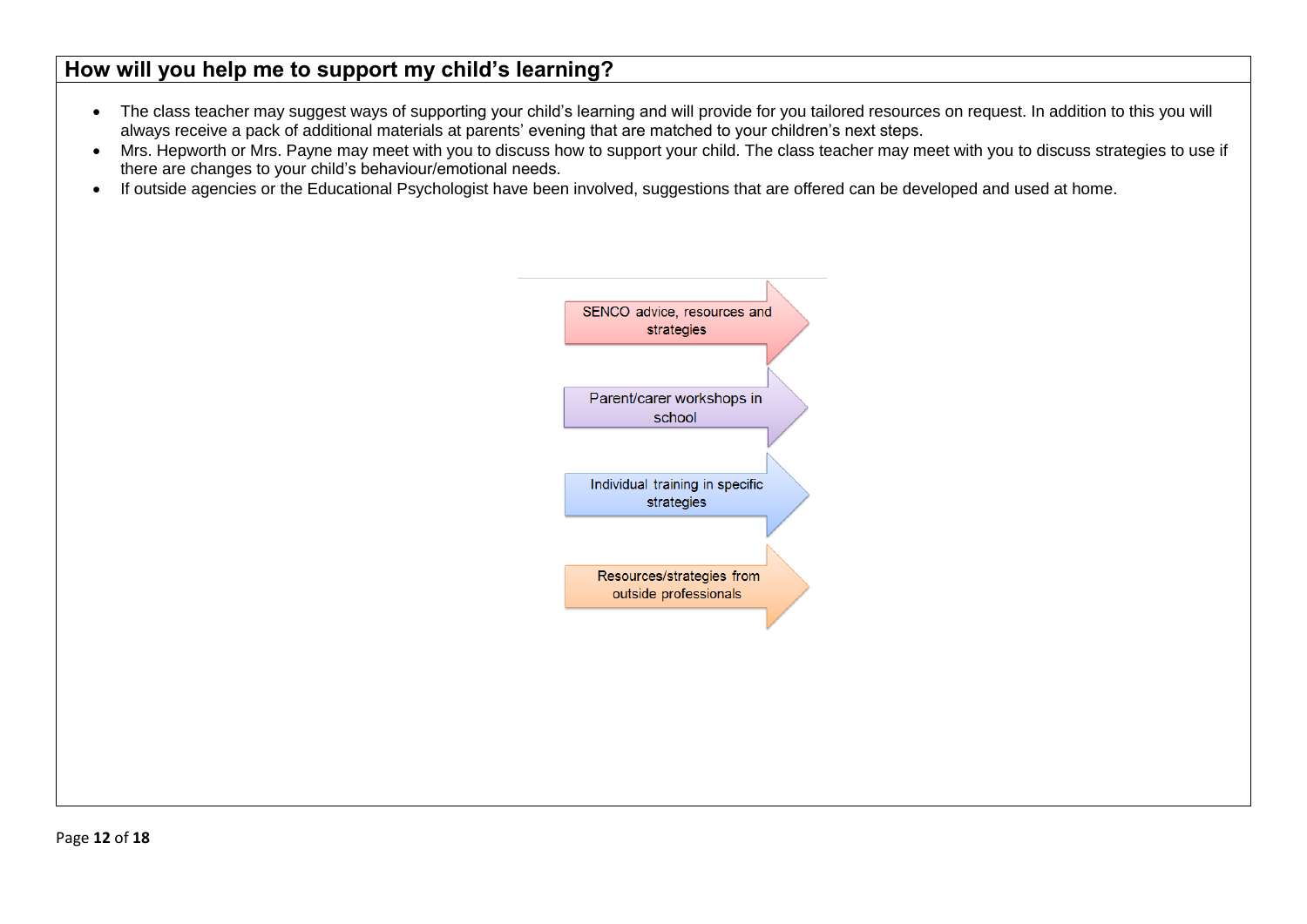#### **How will you assess my child if they are working below the standard of the National Curriculum?**

The engagement model is the assessment (replacing P scales 1 to 4) for pupils working below the standard of national curriculum assessments and not engaged in subject-specific study. Teachers must use the engagement model to assess pupils working below the standard of the national curriculum assessments and not engaged in subject-specific study at key stage 1 and key stage 2.

#### **How will pupils be assessed?**

The engagement model has 5 areas of engagement:

- exploration
- realisation
- anticipation
- persistence
- initiation

These areas allow teachers to assess pupils' engagement in developing new skills, knowledge and concepts in the school's curriculum by demonstrating how pupils are achieving specific outcomes. They represent what is necessary for pupils to fully engage in their learning and reach their full potential.

#### **How should schools use the engagement model?**

The engagement model does not replace existing planning and assessment systems and schools will have autonomy over how it will be implemented. The model encourages schools to measure each pupils' progress independently, according to their individual profile of needs. It can also be used as a baseline tool to track and support ongoing progress.

<https://www.gov.uk/government/publications/the-engagement-model>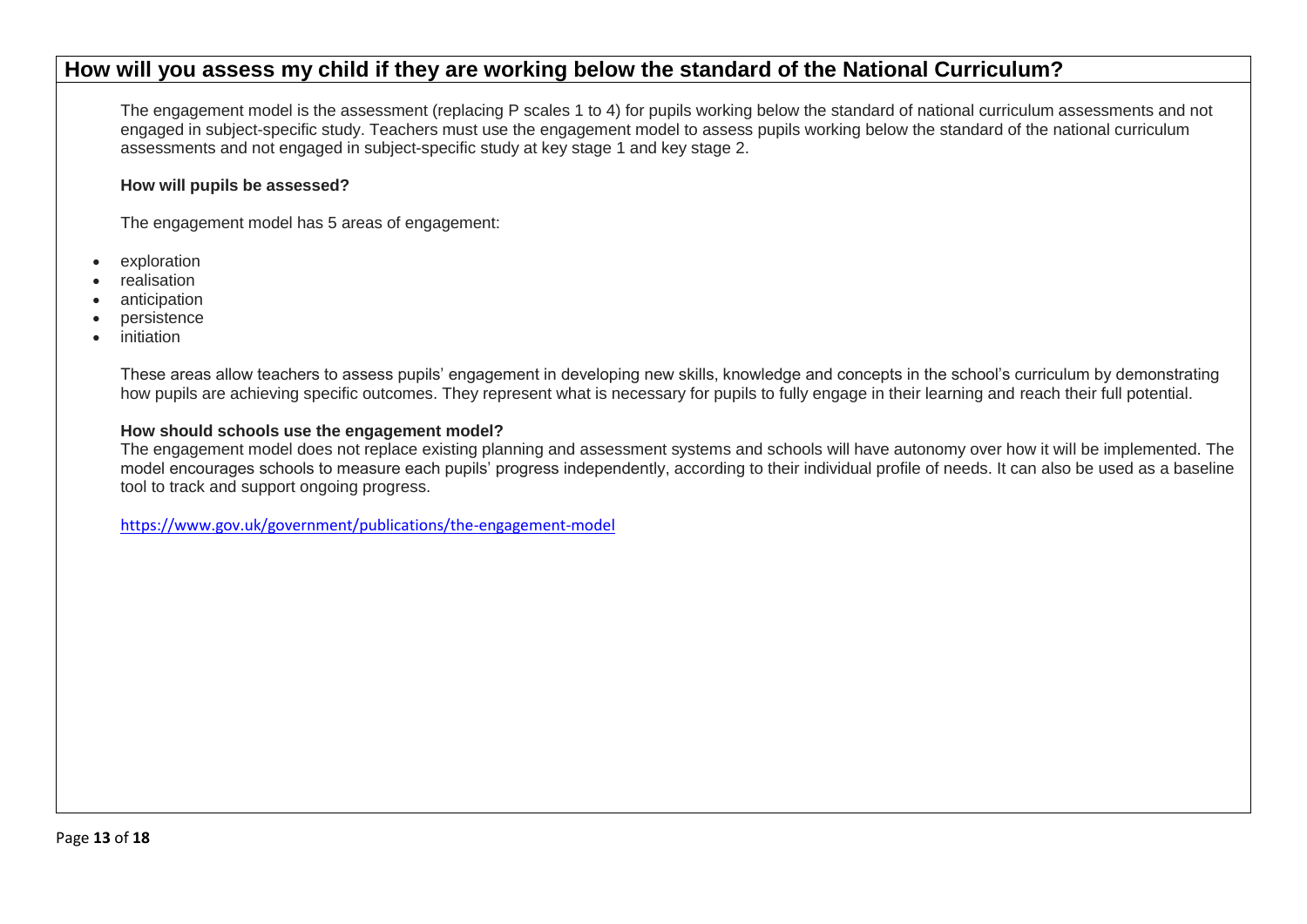# **What support will there be for my child's overall well-being?**

The school offers a wide variety of pastoral support for pupils who are encountering emotional difficulties. These include:

- Members of staff such as the class teacher, teaching assistants, Inclusion Coordinator, Designated Safeguarding Officers, SENDCO, learning mentors are readily available for pupils who wish to discuss issues and concerns. Where appropriate mediation, 1:1 counselling, or social skills sessions are carried out.
- Social skills groups are run by a variety of staff for example teaching assistants and learning mentors.
- Pupils in primary who find lunchtimes a struggle are able to access a smaller room to enable them to cope with eating and friendships. Activities are made available to help provide the pupils with social skills to enable them to form friendships.
- All class teachers have Attachment awareness introductory training
- A Nurture Group, social skills group and team building exercises group are set up for children who require support in these areas on a regular basis.
- Our behaviour policy is followed by all staff and boundaries and expectations are clear for all pupils and parents
- Safeguarding and child protection procedures are in place. The Designated Safeguarding Lead at Whitefriars School is Mrs Lawes and the Designated Safeguarding Officer at Heathland School is Mrs Philbert.
- Our behaviour policy is modelled and followed by all staff.
- Attendance is monitored regularly to ensure all children have good attendance and arrive punctually. Please speak to Mrs Lawes, Mrs Philbert or Mrs O'Brien in the school office at Whitefriars if you would like more information about attendance.
- In the Heathland Whitefriars Federation the happiness, health and well-being of all our pupils is very important. If you have any concerns about your child, please speak to their class teacher.

![](_page_13_Figure_12.jpeg)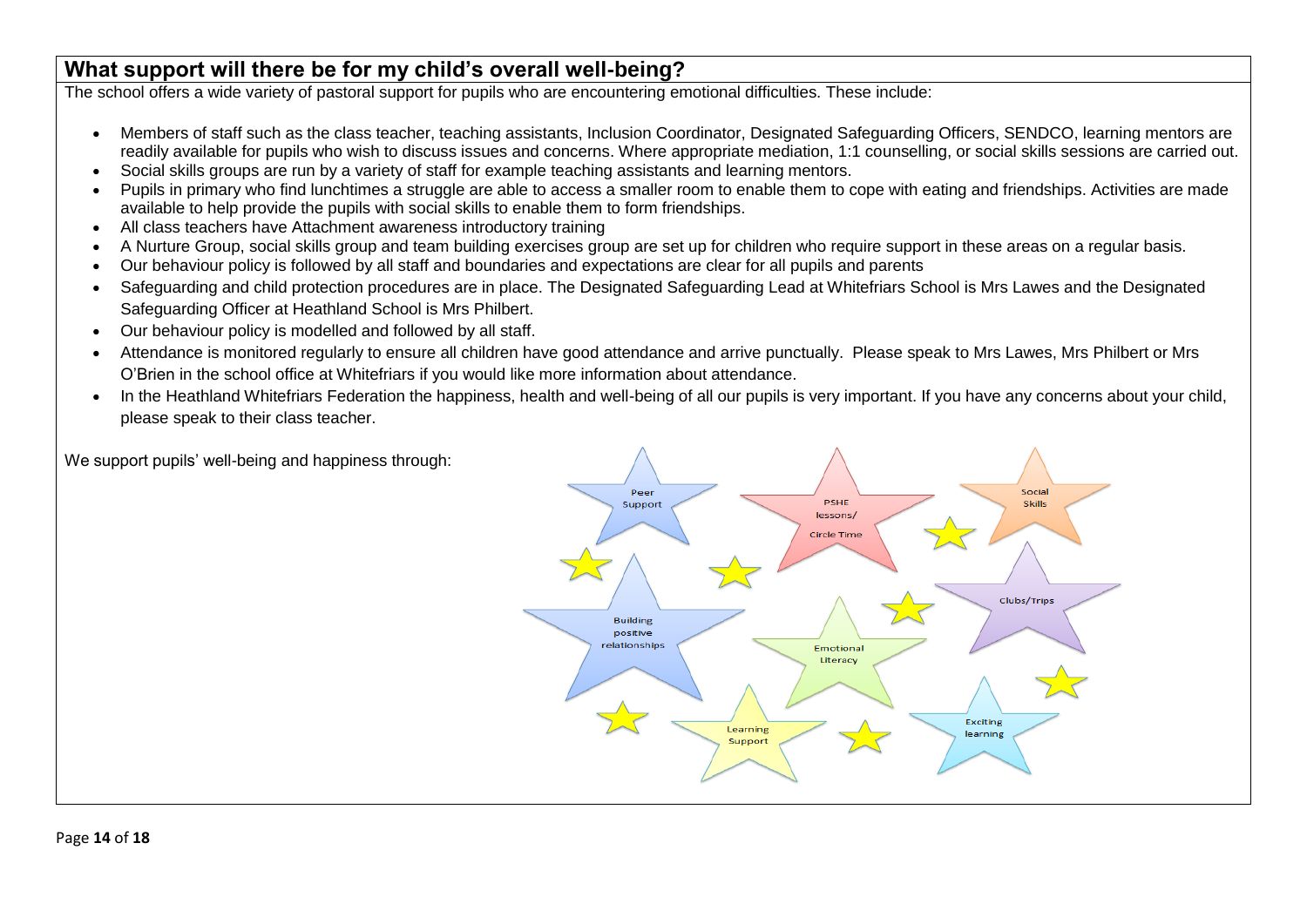#### **Pupils with medical needs**

- If a pupil has a medical need then a detailed Care Plan is compiled by Mrs. Lawes or Mrs. Philbert alongside the Welfare team in consultation with parents/ carers. These are discussed with all staff who are involved with the pupil.
- Occupational Therapist and Physiotherapists make regular appointments to support certain children
- Staff will receive basic First Aid training in addition to those that are already fully trained.
- Where necessary and in agreement with parents/ carers only prescribed medications are administered in school but only where a signed medication agreement in line with the medication policy is in place to ensure the safety of both child and staff member.
- The school has a Supporting Children with Medical Needs policy that is available on request
- Both school sites have additional washing facilities including showers and wet rooms

#### **What specialist services and expertise are available at or accessed by the school?**

Sometimes we may need to consult an outside agency for their more specialist expertise. We work in partnership with a wide range of stakeholders including many external agencies such as health and social care, local authority support services to ensure we meet pupils SEND needs and offer support to their families. Please refer to the detailed list of named contact above.

# **What training are the staff supporting children and young people with SEND had or are having?**

Staff are well trained to support all children. Training opportunities within and outside school enable all staff to have a thorough understanding of how children learn, including how to best support their needs. For staff working directly with pupils with more complex needs, training is provided by specialist providers to ensure intervention is well-matched to individual children. All staff have received some training related to SEND as part of their initial teacher training. In addition to this we offer regular training for teachers, teaching assistants and learning mentors to develop their skills.

These have included sessions on:

- How to support pupils on the autistic spectrum, workshops in making and designing resources for support children with ASD.
- How to support pupils with an ADHD diagnosis
- How to support pupils with emotional needs *Place 2 Be and Attachment Theory Training*
- A variety of ways to support children with Speech and Language difficulties (ELKLAN trained Teaching Assistants to support these interventions)
- How to support pupils with physical difficulties, namely fine motor skills.
- How to support pupils with visual impairments and hearing impairments include specific training for any equipment a child may need (E.g. radio hearing aid)
- Regular training in different interventions including, modelling, observing and coaching.
- CPD linked to observations of teaching, support, targets, courses for individual needs, observations of other school settings.
- Sign language
- An introduction to stuttering and how to support children with stutters.
- The four D's: Dyslexia, Dyspraxia, Dyscalculia and Dysgraphia
- Positive Handling Course (blended Online and Practical)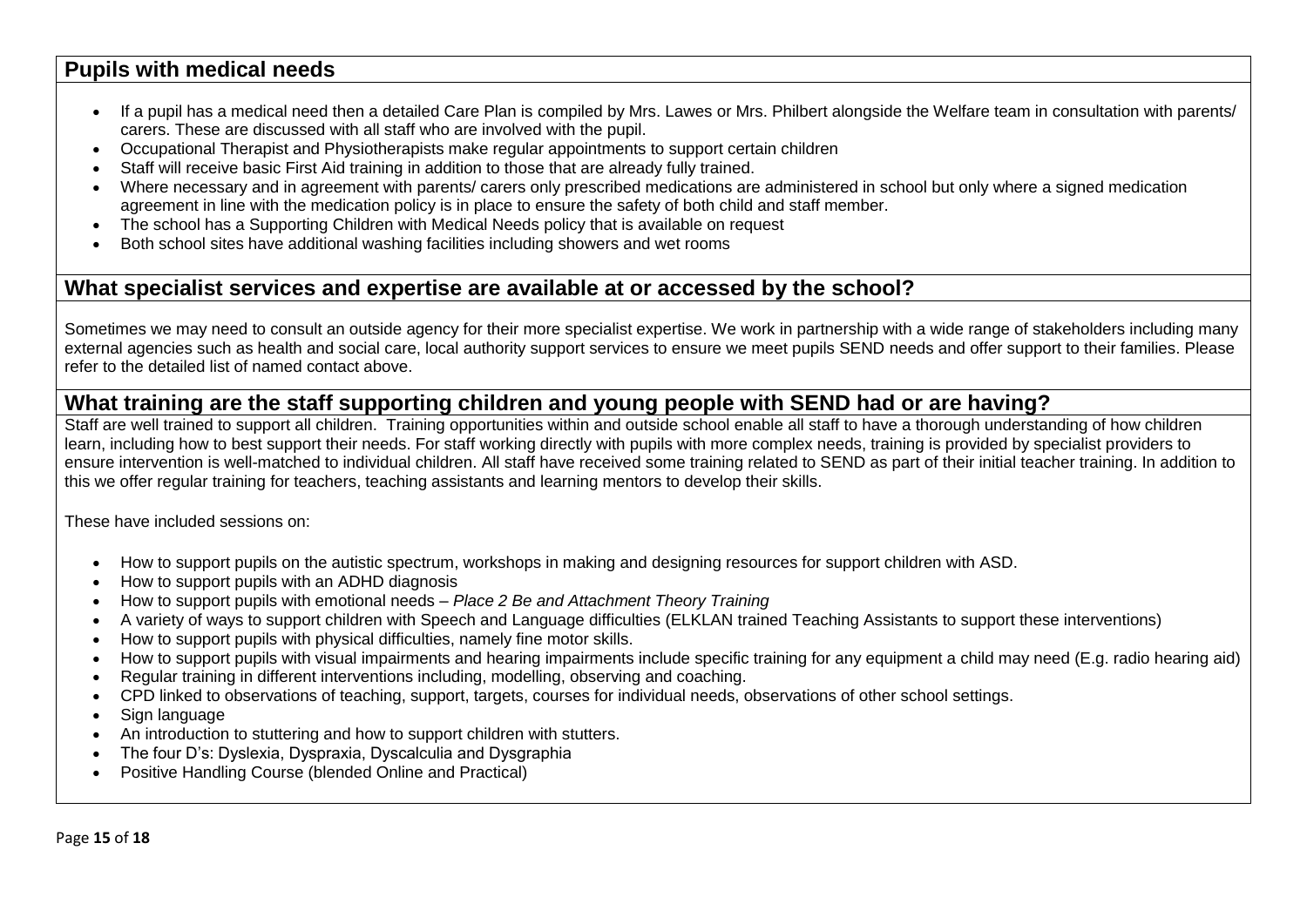## **How will my child be included in activities outside the classroom including school trips?**

Activities and school trips are inclusive and available to all.

- Risk assessments are carried out and procedures are put in place to enable all children to participate safely
- Children needs are assessed and if we believe their needs mean they cannot successfully undertake the trip it may be deemed that an intensive level of 1:1 support is required, a parent or carer may be asked to accompany their child during the activity in order to ensure the highest level of support is in place
- In such cases where the risk assessment shows pupils are not able to access the trip and additional support cannot be provided, alternative education may be provided on the school site

## **How accessible is the school environment and what facilities are there for pupils with a disability?**

Section 6 of the Equality Act 2010 says that a person has a disability if the person:

- Has a physical or mental impairment, and
- The impairment has a substantial and long-term adverse effect on the person's ability to carry out normal day to day activities. *(Long term refers to 12 months or more and 'substantial' refers to more than minor or trivial.)*

Facilities provided by the school are:

- Access to mental health support via Place2Be
- A lift to support pupils with physical disability
- Disabled toilet facilities
- Evacu-chairs to support the safe evacuation of pupils with a physical disability down the stairs
- Height adjustable classroom tables
- Ramps or inclines at key doorways

As a school we are happy to discuss individual access requirements.

- Heathland is a wheelchair accessible site and there is a lift to all floors.
- At Whitefriars the new build is fully DDA compliant.
- Pupils' specific learning needs are supported through the use of technology (computers, radio aids) where appropriate.
- There are disabled parking spaces available
- We have an accessibility action plan in place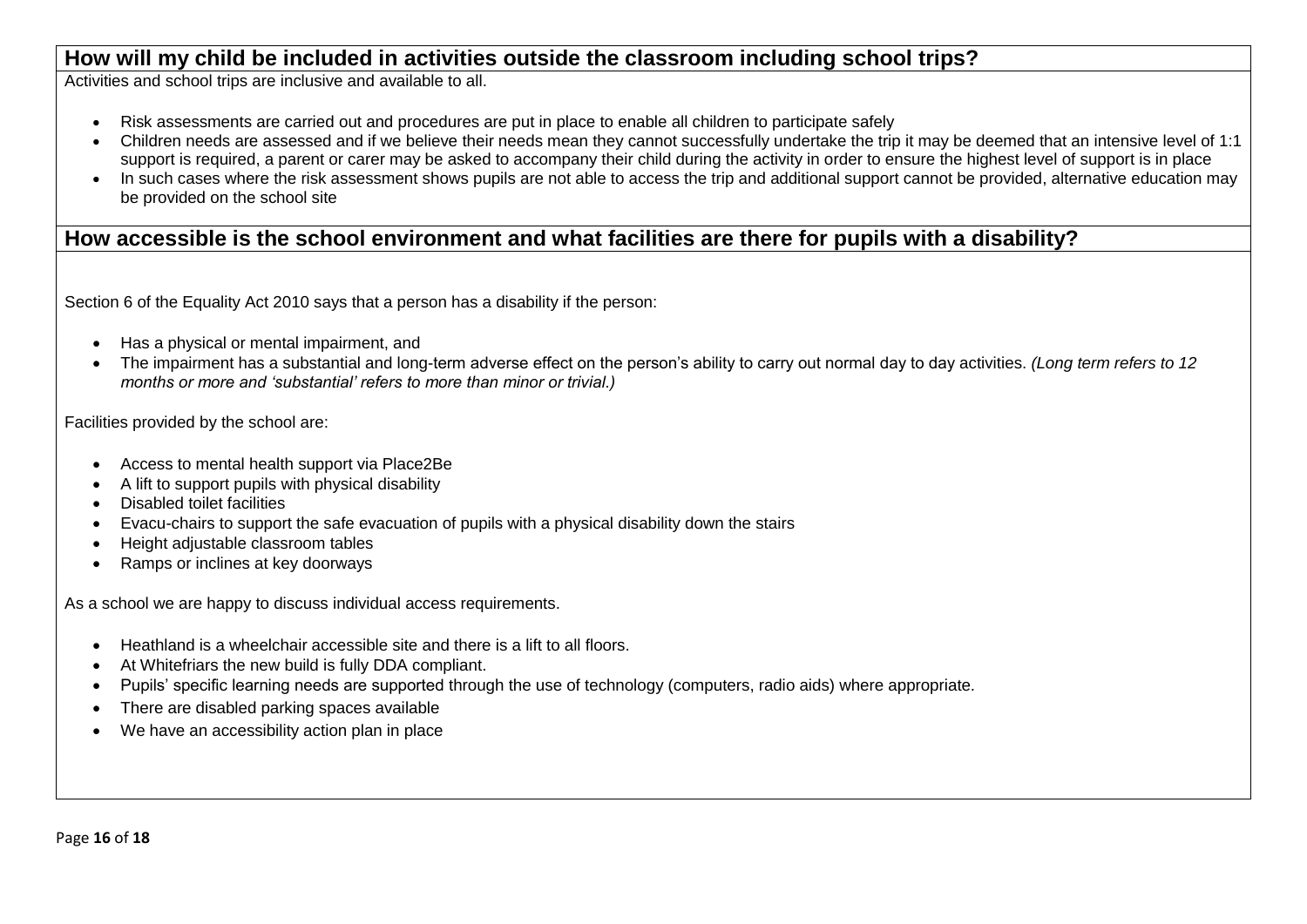## **How will the school prepare and support my child when joining or transferring to a new school?**

We understand what a stressful time moving schools can be therefore many strategies are in place to enable the pupil's transition to be as smooth as possible.

These include:

- Meetings between the previous or receiving schools prior to the pupil joining/leaving.
- Mrs. Hepworth or Mrs. Payne attends the SEND Transfer meeting for Y6 pupils.
- All pupils attend a Transition Day where they spend the day with their new class teacher.
- Mrs. Hepworth or Mrs. Payne are always willing to meet parents/ carers prior to their child joining the school.
- The Learning Mentor Team runs extra transition sessions with vulnerable year 6 pupils before transition
- Where a pupil may have more specialised needs, a separate meeting is arranged with Mrs. Hepworth, the SENDCO Mrs. Payne, the parents/ carers outside agencies and, where appropriate, the pupil.
- Additional visits are arranged.
- High school TAs visiting and supporting in our classes.
- Children on entry to the schools are greeted by a buddy who will help them integrate smoothly.
- Pre-school setting and home visits for all children before joining early years.

The same style of support is offered when a child reaches the end of their Secondary Education: there will be meetings between the secondary staff and the colleges the students decide to apply for.

# **How are the school's resources allocated and matched to children's special educational needs?**

- The SEN budget is allocated each financial year. The money is used to provide additional support or resources dependent on an individual's needs
- The additional provision will be allocated by Mrs. Sharma and the Inclusion Team on the basis of individual need.
- Pupil Premium payments may also be used to support that pupil's learning.

## **How is the decision made about how much support my child will receive?**

- Support is allocated based on need, this is decided at Pupil Progress Meetings and also in Inclusion meetings within school. Usually, in consultation with their Phase or key stage leaders, the Inclusion coordinator and SENDCO will allocate teaching assistants to individuals or small groups to support in class or in other focus groups tailored to the pupils' needs. These decisions are reviewed by SLT to ensure pupils are receiving suitable support for their learning needs.
- During their school life, if further concerns are identified due to the pupil's lack of progress or well-being then other interventions will be discussed with parents and arranged for pupils